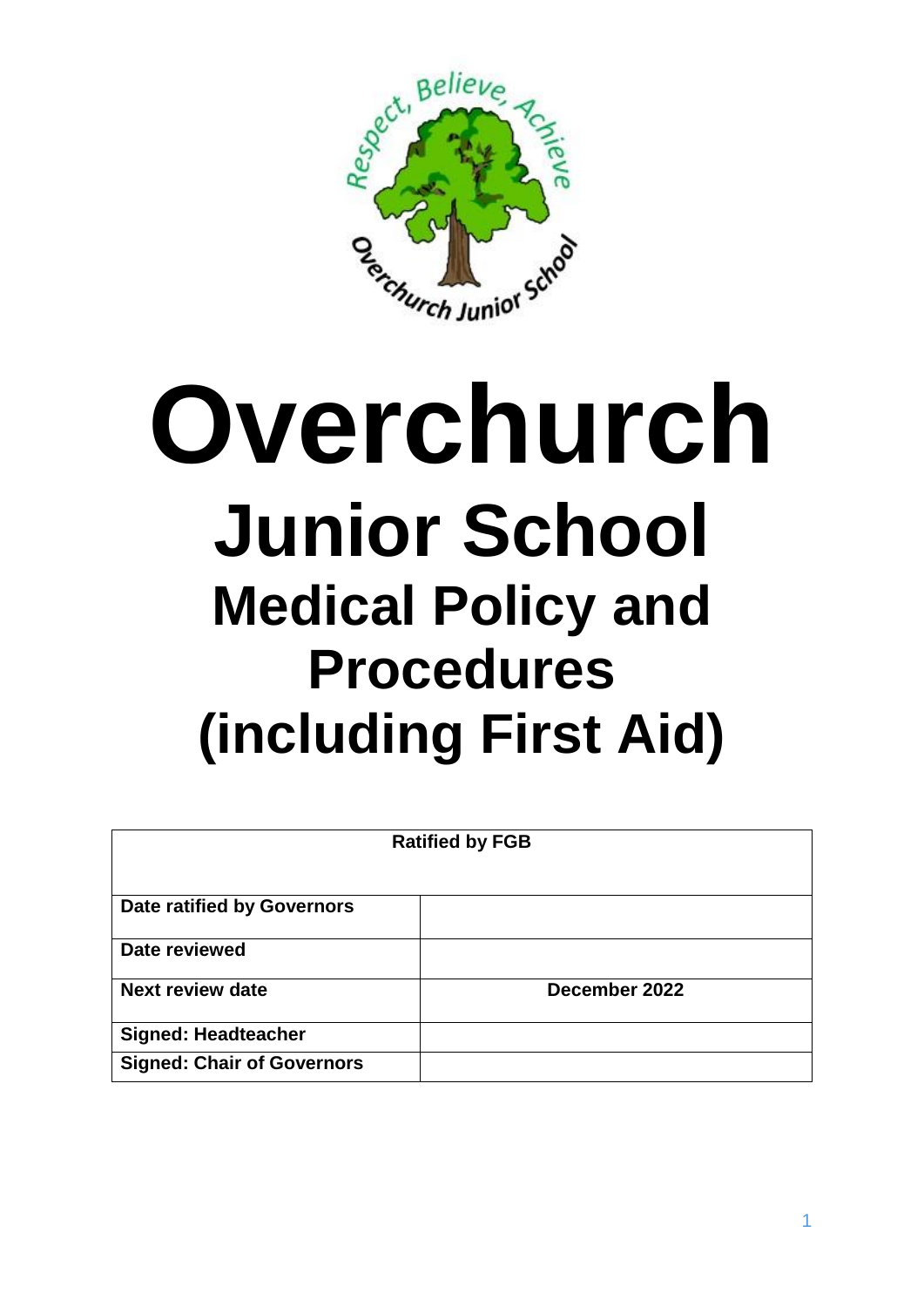#### **1. Statement of intent**

The governing body of Overchurch Junior School has a duty to ensure arrangements are in place to support pupils with short and long term medical conditions. The aim of this policy is to ensure that all pupils with medical conditions, in terms of both physical and mental health, receive appropriate support allowing them to play a full and active role in school life, remain healthy, have full access to education (including school trips and physical education) and achieve their academic potential. It provides a framework for responding to a first aid incident, recording and reporting the outcomes.

Overchurch Junior School believes it is important that parents/carers of pupils with medical conditions feel confident that the school provides effective support for their child's medical condition, and that pupils feel safe in the school environment.

There are also social and emotional implications associated with medical conditions. Pupils with medical conditions can develop emotional disorders, such as selfconsciousness, anxiety and depression, and be subject to bullying. This policy aims to minimise the risks of pupils experiencing these difficulties.

Long-term absences as a result of medical conditions can affect educational attainment, impact integration with peers, and affect wellbeing and emotional health. This policy contains procedures to minimise the impact of long-term absence and effectively manage short-term absence.

Some pupils with medical conditions may be considered to be disabled under the definition set out in the Equality Act 2010. The school has a duty to comply with the Act in all such cases.

In addition, some pupils with medical conditions may also have special educational needs and disabilities (SEND) and have an education, health and care plan (EHCP) collating their health, social and SEND provision. For these pupils, compliance with the DfE's "The Children and Families Act 2014" and "Special Educational Needs and Disability Code of Practice: 0 to 25 years" and the school's own SEND Policy will ensure compliance with legal duties.

To ensure that the needs of our pupils with medical conditions are fully understood and effectively supported, we consult with health and social care professionals, pupils and their parents/carers.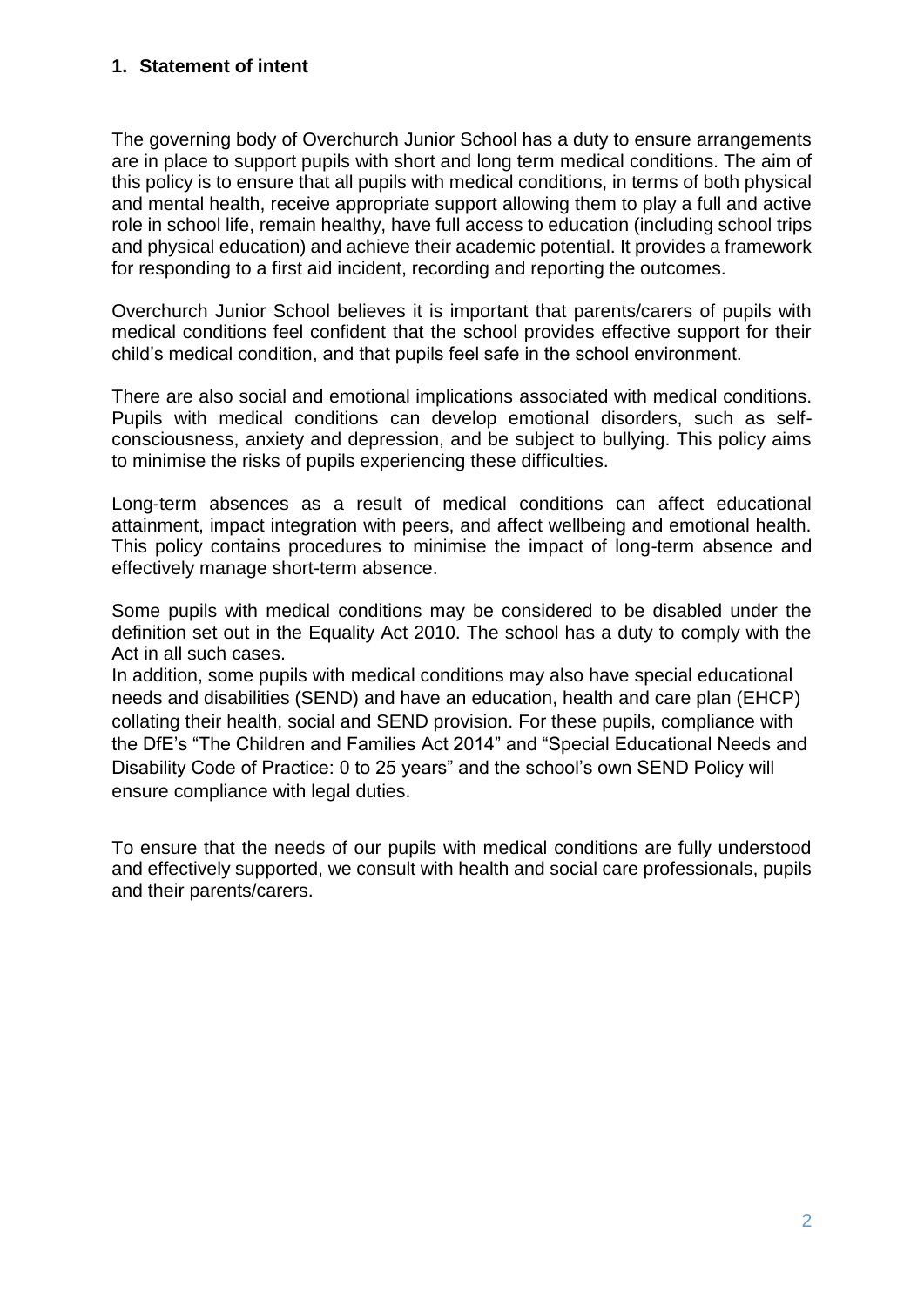# **2. Implementation of Appropriate Procedures**

# **2.1 Roles and Responsibilities of the Governing Body and School Leadership**

# **Team:**

- The governing body is legally responsible for fulfilling its statutory duties under legislation.
- The governing body ensures that no prospective pupil is denied admission to the school because arrangements for their medical condition have not been made.
- The Head Teacher (Mrs Sheridan) and SENDCO (Mrs Isaacs) ensure that arrangements are in place to support pupils with medical conditions.
- The SENDCO, works with the LA, health professionals, commissioners and support services to ensure that pupils with medical conditions receive a full education. She ensures that the focus is on the needs of each pupil and what support is required to support their individual needs.
- The Head Teacher and SENDCO work together to ensure that, following longterm or frequent absence, pupils with medical conditions are reintegrated effectively.
- The Senior Leadership Team, under the guidance of the Head Teacher and SENDCO, ensures that members of staff are properly trained to provide the necessary support and are able to access information and other teaching support materials as needed.
- The Head Teacher and SENDCO take responsibility for informing relevant staff of a pupil's condition.
- The Head Teacher is responsible for overseeing the safekeeping and administration of medicines in school and for organising first aid training courses for members of staff.
- The governing body ensures that pupils' health is not put at unnecessary risk. As a result, it holds the right to not accept a pupil into school at times where it would be detrimental to the health of that pupil or others to do so, such as where the child has an infectious disease.
- Parents/carers will notify school of their child's medical condition and any changes to the condition. Parents/carers will support school with planning procedures to set up support for the child in school.

# **2.2 Roles and Responsibilities of the School Nurse:**

- The School Nurse, appointed by NHS Wirral, at the earliest opportunity, must notify the school when a pupil has been identified as having a medical condition which requires support in school.
- Support staff to implement Individual Health Care Plans, providing advice and training.
- Liaise with lead clinicians locally on appropriate support for pupils with medical conditions.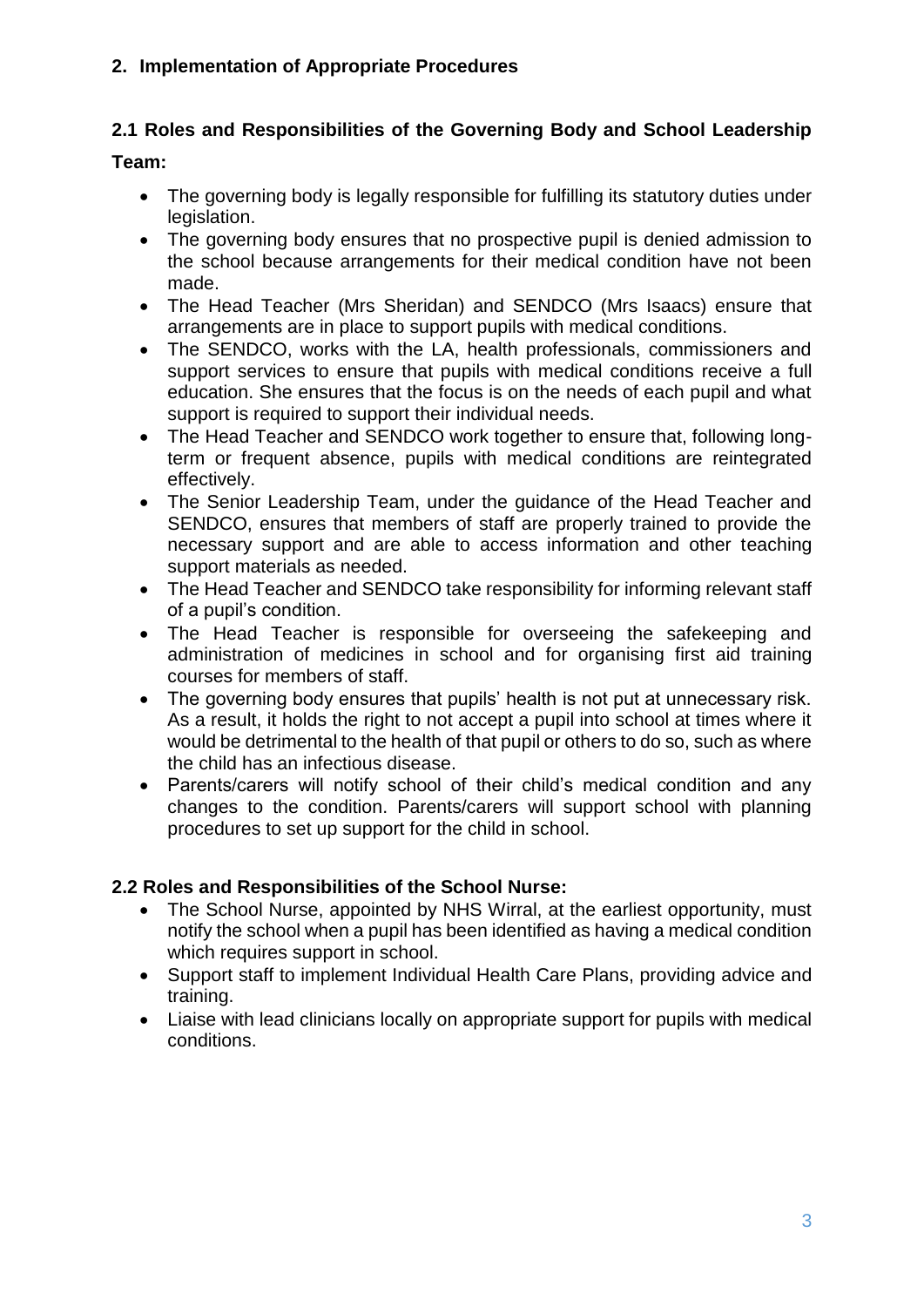# **2.3 Roles and Responsibilities of Clinical Commissioning Groups (CCGs):**

- Ensure that commissioning is responsive to pupils' needs, and that health services are able to cooperate with schools supporting pupils with medical conditions.
- Make joint commissioning arrangements for education, health and care provision for pupils with SEND.
- Provide clinical support for pupils who have long-term conditions and disabilities.
- Ensure that commissioning arrangements provide the necessary ongoing support essential to ensuring the safety of vulnerable pupils.

# **2.4 Roles and Responsibilities of Parents / Carers:**

- Notify the school if their child has a medical condition.
- Provide the school with sufficient and up-to-date information about their child's medical needs.
- Ensure that they, or another nominated adult, are contactable at all times.
- Complete the prescribed medicine form, as appropriate
- Engage in the IHCP process where appropriate.

# **2.5 Roles and Responsibilities of School Staff:**

- There is a team of medically trained staff holding current first-aid certificates. However, a first-aid certificate does not constitute appropriate training for supporting pupils with medical conditions and staff will need training to support the specific medical needs of the child.
- Staff must receive sufficient training and achieve the required level of competency before taking responsibility for supporting pupils with medical conditions.
- Ensuring they follow first aid procedures.
- Ensuring they know who the first aiders in school are.
- School staff may be asked to provide support to pupils with medical conditions, including the administering of medicines, but are not required to do so.
- Staff must take into account the needs of pupils with medical conditions in their lessons when deciding whether or not to volunteer to administer medication.
- Staff must know how to respond accordingly when they become aware that a pupil with a medical condition needs help.
- Staff must not give prescription medicines or undertake health care procedures without appropriate training.
- Supply teachers will be made aware of this policy, the medical needs of any pupils in their charge and have access to IHCPs for children in their charge.
- Completing first aid reports for all incidents they attend on the individual pupil profile on the MIS system.
- Informing the headteacher or their manager of any specific health conditions or first aid needs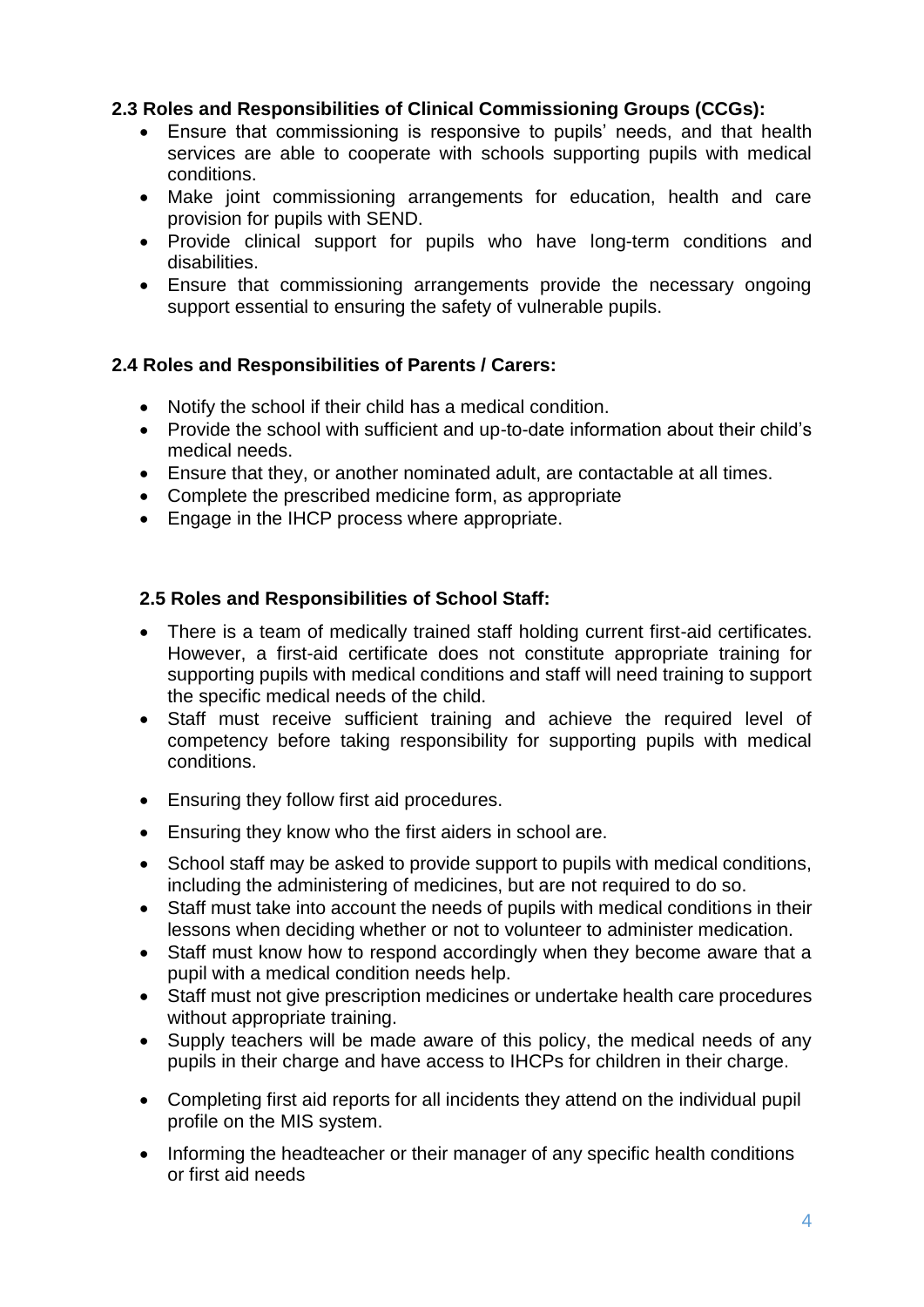# **2.6 Notification of a medical condition:**

- Arrangements will be put in place to support a pupil via transition from KS1 to KS2, transfer from another school, reintegration following absence or diagnosis of a medical condition.
- Appropriate medical advice will be sought from the school nurse and relevant professional services and staff will receive any necessary training.
- Where school is notified of a new medical condition mid-term, school will liaise closely with parents/carers to plan and set up support in school and will endeavour to have all necessary arrangements in place within two school weeks.

# **2.7 Individual Health Care Plans (IHCPs):**

Individual Health Care Plans set out details of long term medical conditions and agreed support for a pupil. The plans are kept in a central file in the medical cupboard and further copies are kept by class teachers and on the management information system. The following details are included:

- The medical condition, along with its triggers, symptoms, signs and treatments.
- The pupil's needs, including medication (dosages, side effects and storage), other treatments, facilities, equipment, access to food and drink (where this is used to manage a condition), dietary requirements and environmental issues and any identified special educational needs.
- The support needed for the pupil's educational, social and emotional needs.
- The level of support needed, including in emergencies.
- Whether a child can self-manage their medication.
- Who will provide support where necessary.
- Who needs to be made aware of the pupil's condition and the support required.
- Separate arrangements or procedures required during school trips and activities.
- Where confidentiality issues are raised by the parent/carer(s) or pupil, the designated individual to be entrusted with information about the pupil's medical condition.
- What to do in an emergency, including contact details and contingency arrangements.
- The Medical Lead is responsible for meeting with pupils and parents to set up Individual Health Care Plans (IHCPs) to support children with long term medical needs in school. IHCPs will be reviewed with parents/carers and pupils annually or more frequently if important changes need to be made to a plan.
- The school, healthcare professionals and parents/carers agree, based on evidence, whether an IHCP is required for a pupil, or whether it would be inappropriate or disproportionate. If no consensus can be reached, the Head Teacher makes the final decision.
- Parents are involved in the development and review of their child's Individual Health Care Plan (IHCP) where there is a long term medical condition.
- Parents must agree to carry out any actions contained in the IHCP.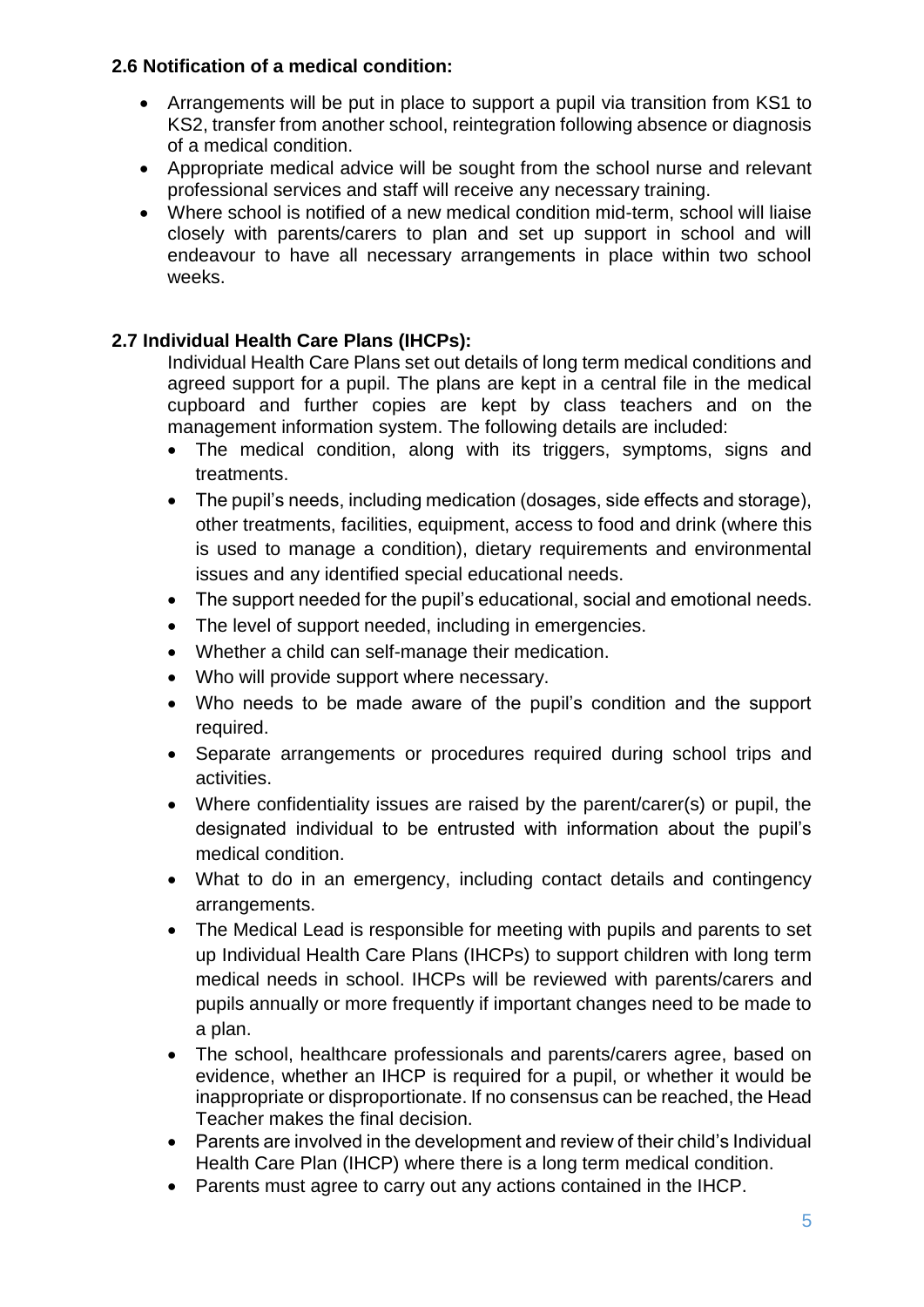• For children with long term illnesses such as asthma, epilepsy and leukaemia, a individual health plan will be initiated.

# **3. Managing Medicines:**

Prescription and non-prescription medicines will only be administered at school:

- In the case of antibiotics, only those prescribed four times a day may be administered at school
- Painkillers, such as paracetamol or ibuprofen, may NOT be brought in to school unless advised by a Health Care Professional to do so.
- When it would be detrimental to the pupil's health or school attendance not to do so **and**
- Where we have parents' written consent via the Prescribed Medicines Form.

Anyone giving a pupil any medication (for example, for pain relief) will first check maximum dosages and when the previous dosage was taken. Parents will always be informed. Dosage and timings of any medication administered is recorded on the MIS system.

The school will only accept prescribed medicines that are:

- In-date
- Labelled
- Provided in the original container, as dispensed by the pharmacist, and include instructions for administration, dosage and storage

The school will accept insulin that is inside an insulin pen or pump rather than its original container, but it must be in date.

All medicines will be stored safely. Pupils will be informed about where their medicines are at all times. Medicines and devices such as asthma inhalers, blood glucose testing meters and adrenaline pens will always be readily available to pupils and not locked away.

Medicines will be returned to parents to arrange for safe disposal when no longer required.

The Headteacher must be informed of any controlled drugs required by children, e.g. equasym. These tablets should be counted and recorded when brought to the office and each time they are administered. The amount received and a reducing quantity is recorded on the MIS system.

Parents may come to the school office to administer medicines if necessary

Some children may self-administer medication, e.g. insulin, if this has been directed by the parents when filling in the prescribed medicine form

If a child refuses to take medicine, staff must not force them to do so. The refusal should be recorded and parents informed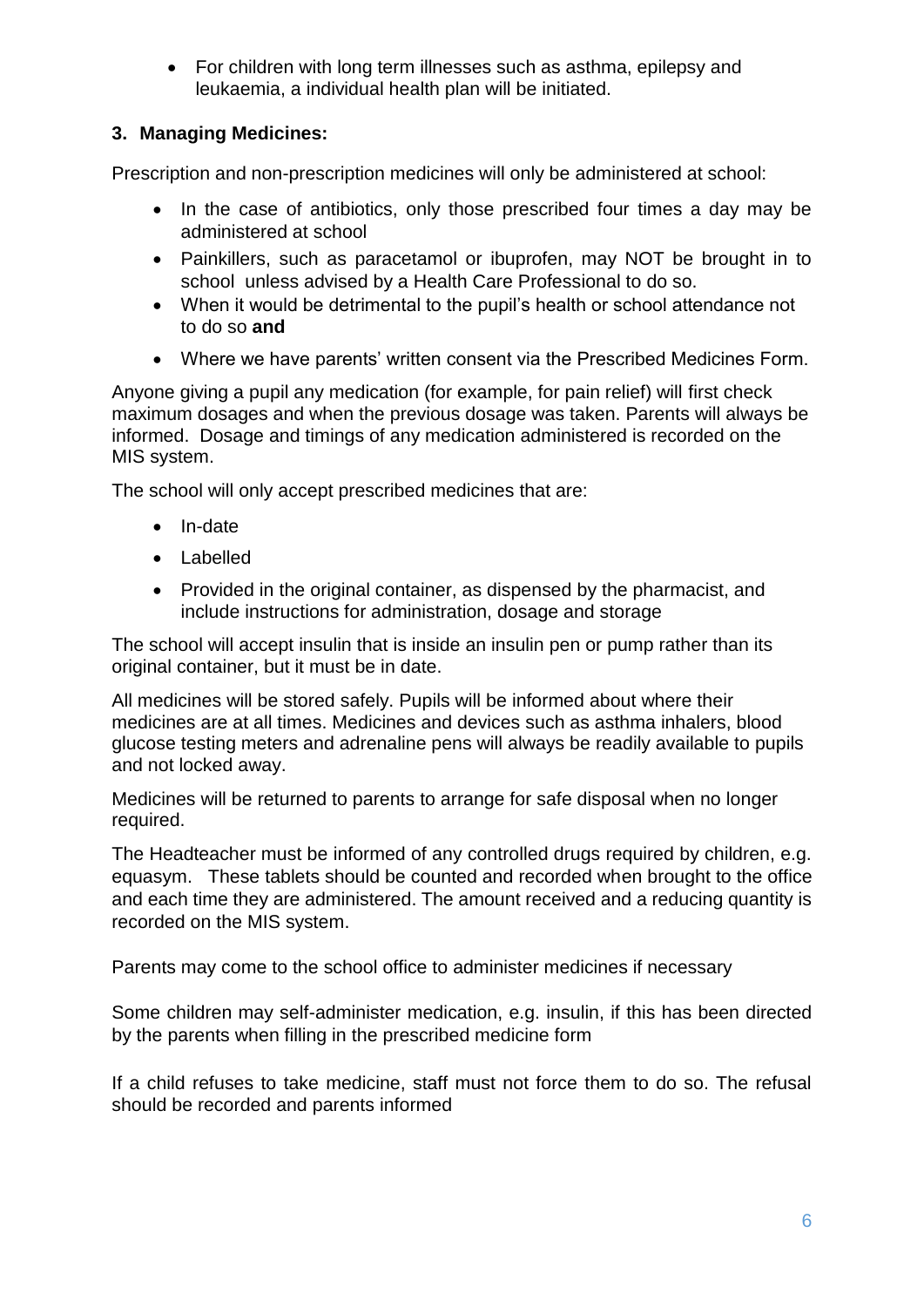# **Medicines and drugs will not be administered:**

- a) where the timing and nature of the administration are of vital importance and where serious consequences could result if a dose is not taken.
- b) Where some technical or medical knowledge or expertise is required.
- c) Where intimate contact is necessary.
- d) Where school has not received a completed Prescribed Medicine Form

# **3.1 Controlled drugs**

[Controlled drugs](http://www.nhs.uk/chq/Pages/1391.aspx?CategoryID=73) are prescription medicines that are controlled under the [Misuse of](http://www.legislation.gov.uk/uksi/2001/3998/schedule/1/made)  [Drugs Regulations 2001](http://www.legislation.gov.uk/uksi/2001/3998/schedule/1/made) and subsequent amendments, such as morphine or methadone.

- All controlled drugs are kept in a secure cupboard in the Controlled Drugs cupboard in the First Aid room and only named staff have access. Pupils are made aware of where their medication is stored.
- Controlled drugs will be easily accessible in an emergency and a record of any doses used and the amount held will be kept.
- The school only accepts medicines that are in-date, labelled, in their original container, and that contain instructions for administration, dosage and storage. The only exception to this is insulin, which must still be in-date, but is available in an insulin pen or pump.
- All medicines are stored safely. Pupils know where their medicines are at all times and are able to access them immediately, whether in school or attending a school trip/residential visit.
- When medicines are no longer required, they are returned to parents/carers for safe disposal. Sharps boxes are always used for the disposal of needles and other sharps.
- The school holds asthma inhalers and a auto-injector device for emergency use. The inhaler and auto-injector are stored on top of the controlled drugs cupboard and their use is recorded.
- Staff may administer a controlled drug to a child for whom it has been prescribed. They must do so in accordance with the prescriber's instructions.

# **3.2 Pupils managing their own needs**

Pupils who are competent will be encouraged to take responsibility for making their way to the first aid room for administration of their medicines under supervision of a trained member of staff. This will be discussed with parents and it will be reflected in their IHCPs.

Pupils are not permitted to carry their own medicines and relevant devices in school, unless insulin dependent diabetics, due to the age of pupils in school. Pupils are made aware of where their medication is stored and encouraged to seek staff support when requiring their medication.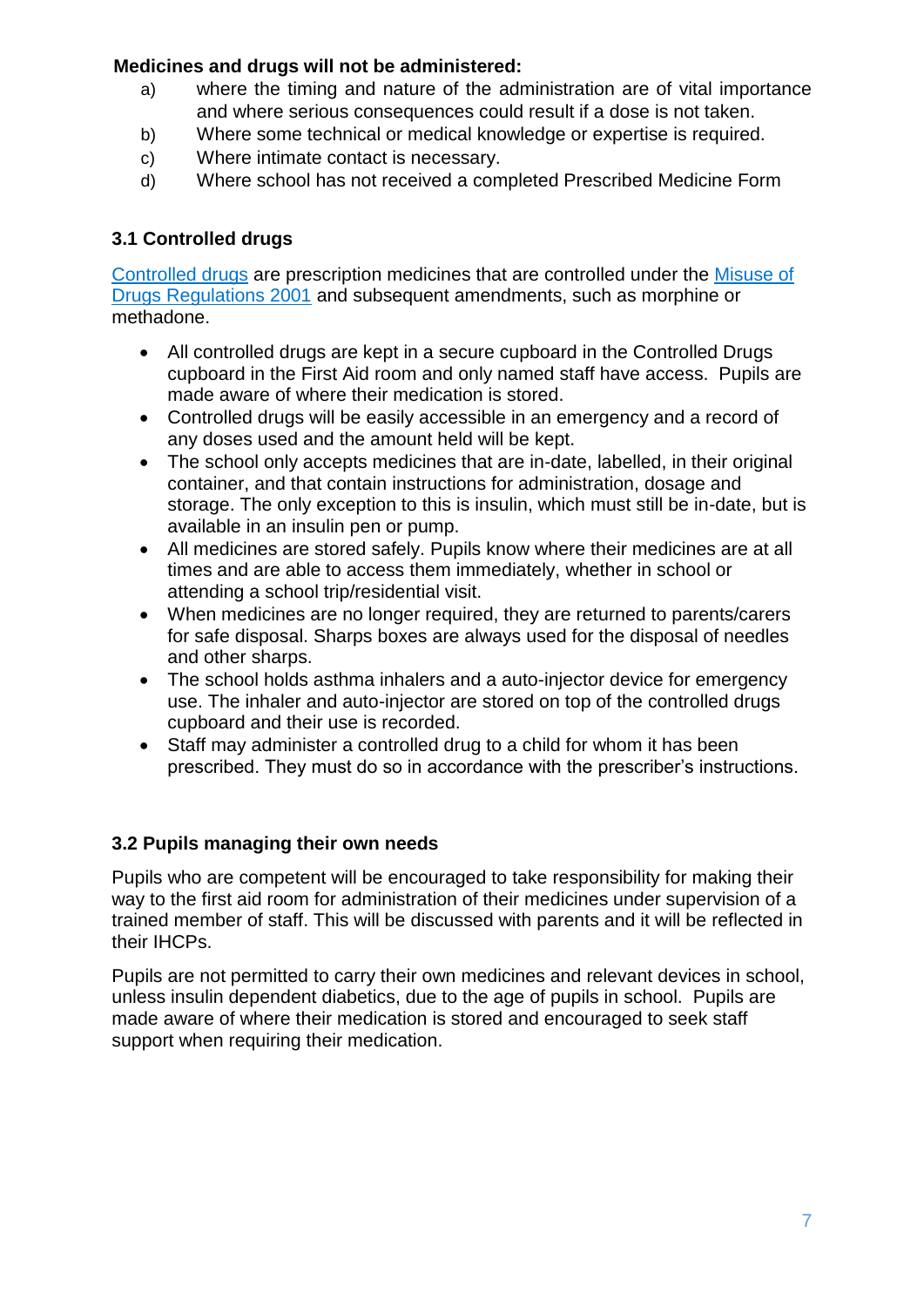# **4.0 First Aid**

This policy is based on advice from the Department for Education on [first aid in](https://www.gov.uk/government/publications/first-aid-in-schools)  [schools,](https://www.gov.uk/government/publications/first-aid-in-schools) [health and safety in schools](https://www.gov.uk/government/publications/health-and-safety-advice-for-schools) and [actions for schools during the coronavirus](https://www.gov.uk/government/publications/actions-for-schools-during-the-coronavirus-outbreak)  [outbreak,](https://www.gov.uk/government/publications/actions-for-schools-during-the-coronavirus-outbreak) and the following legislation:

- [The Health and Safety \(First Aid\) Regulations 1981,](http://www.legislation.gov.uk/uksi/1981/917/regulation/3/made) which state that employers must provide adequate and appropriate equipment and facilities to enable first aid to be administered to employees, and qualified first aid personnel
- [The Management of Health and Safety at Work Regulations 1992,](http://www.legislation.gov.uk/uksi/1992/2051/regulation/3/made) which require employers to make an assessment of the risks to the health and safety of their employees
- [The Management of Health and Safety at Work Regulations 1999,](http://www.legislation.gov.uk/uksi/1999/3242/contents/made) which require employers to carry out risk assessments, make arrangements to implement necessary measures, and arrange for appropriate information and training
- [The Reporting of Injuries, Diseases and Dangerous Occurrences Regulations](http://www.legislation.gov.uk/uksi/2013/1471/schedule/1/paragraph/1/made)  [\(RIDDOR\) 2013,](http://www.legislation.gov.uk/uksi/2013/1471/schedule/1/paragraph/1/made) which state that some accidents must be reported to the Health and Safety Executive (HSE), and set out the timeframe for this and how long records of such accidents must be kept
- [Social Security \(Claims and Payments\) Regulations 1979,](http://www.legislation.gov.uk/uksi/1979/628) which set out rules on the retention of accident records

[The School Premises \(England\) Regulations 2012,](http://www.legislation.gov.uk/uksi/2012/1943/regulation/5/made) which require that suitable space is provided to cater for the medical and therapy needs of pupils

#### **4.1 Appointed person(s) and first aiders**

The school's appointed Medical Lead, Nicola Durney. They are responsible for:

- Taking charge when someone is injured or becomes ill
- Ensuring there is an adequate supply of medical materials in first aid kits, and replenishing the contents of these kits
- Ensuring that an ambulance or other professional medical help is summoned when appropriate

First aiders are trained and qualified to carry out the role and are responsible for:

- Acting as first responders to any incidents; they will assess the situation where there is an injured or ill person, and provide immediate and appropriate treatment
- Sending pupils home to recover, where necessary
- Filling in an first aid report on the same day, or as soon as is reasonably practicable, after an incident.

Our school's appointed person and first aiders are displayed prominently around the school and on the MIS system.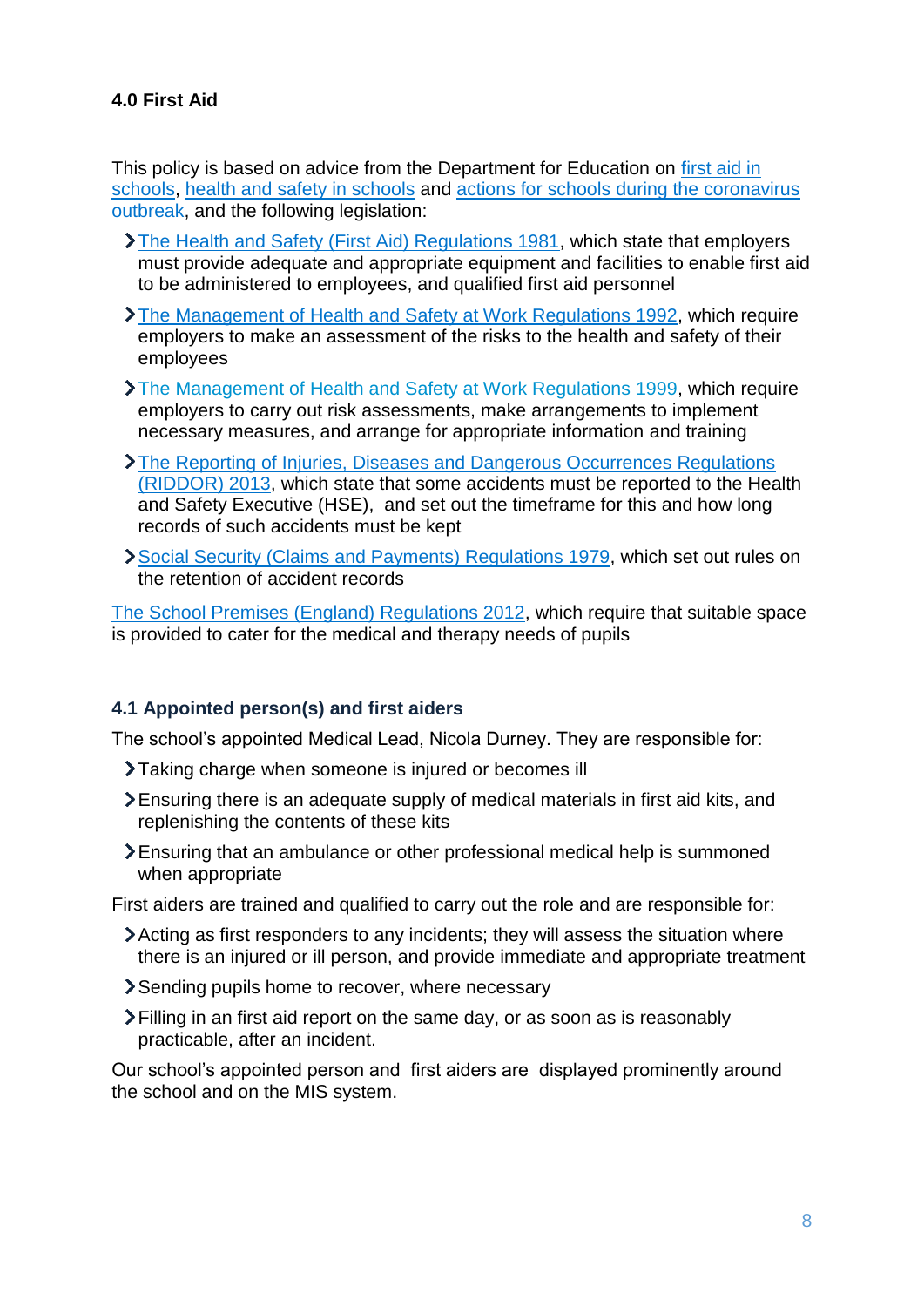# **4.2 First aid procedures**

#### **In-school procedures**

In the event of an accident resulting in injury:

- The closest member of staff present will assess the seriousness of the injury and seek the assistance of the on – call qualified first aider, if appropriate, who will provide the required first aid treatment
- The first aider, if called, will assess the injury and decide if further assistance is needed from a colleague or the emergency services. They will remain on scene until help arrives
- The first aider will also decide whether the injured person should be moved or placed in a recovery position
- $\blacktriangleright$  If the first aider judges that a pupil is too unwell to remain in school, a second opinion must be sought from the Medical Lead, then parents will be contacted and asked to collect their child. Upon their arrival, the first aider will recommend next steps to the parents
- If emergency services are called, a member of the Office staff will contact parents immediately
- The first aider/relevant member of staff will complete a first aid report on the MIS system on the same day or as soon as is reasonably practical after an incident resulting in an injury

**During coronavirus**: first aiders will follow Health and Safety Executive (HSE) guidance for [first aid during coronavirus.](https://www.hse.gov.uk/coronavirus/first-aid-and-medicals/first-aid-certificate-coronavirus.htm) They will try to assist at a safe distance from the casualty as much as possible and minimise the time they share a breathing zone. Treating any casualty properly will be the first concern. Where it is necessary for first aid provision to be administered in close proximity, those administering it will pay particular attention to sanitation measures immediately afterwards including washing their hands.

#### **Off-site proced**u**res**

When taking pupils off the school premises, staff will ensure they always have the following:

- >A school mobile phone
- > A portable first aid kit
- Information about the specific medical needs of pupils held on the IHCPs.
- Parents' contact details

Risk assessments will be completed by the Headteacher / Visit Lead prior to any educational visit that necessitates taking pupils off school premises.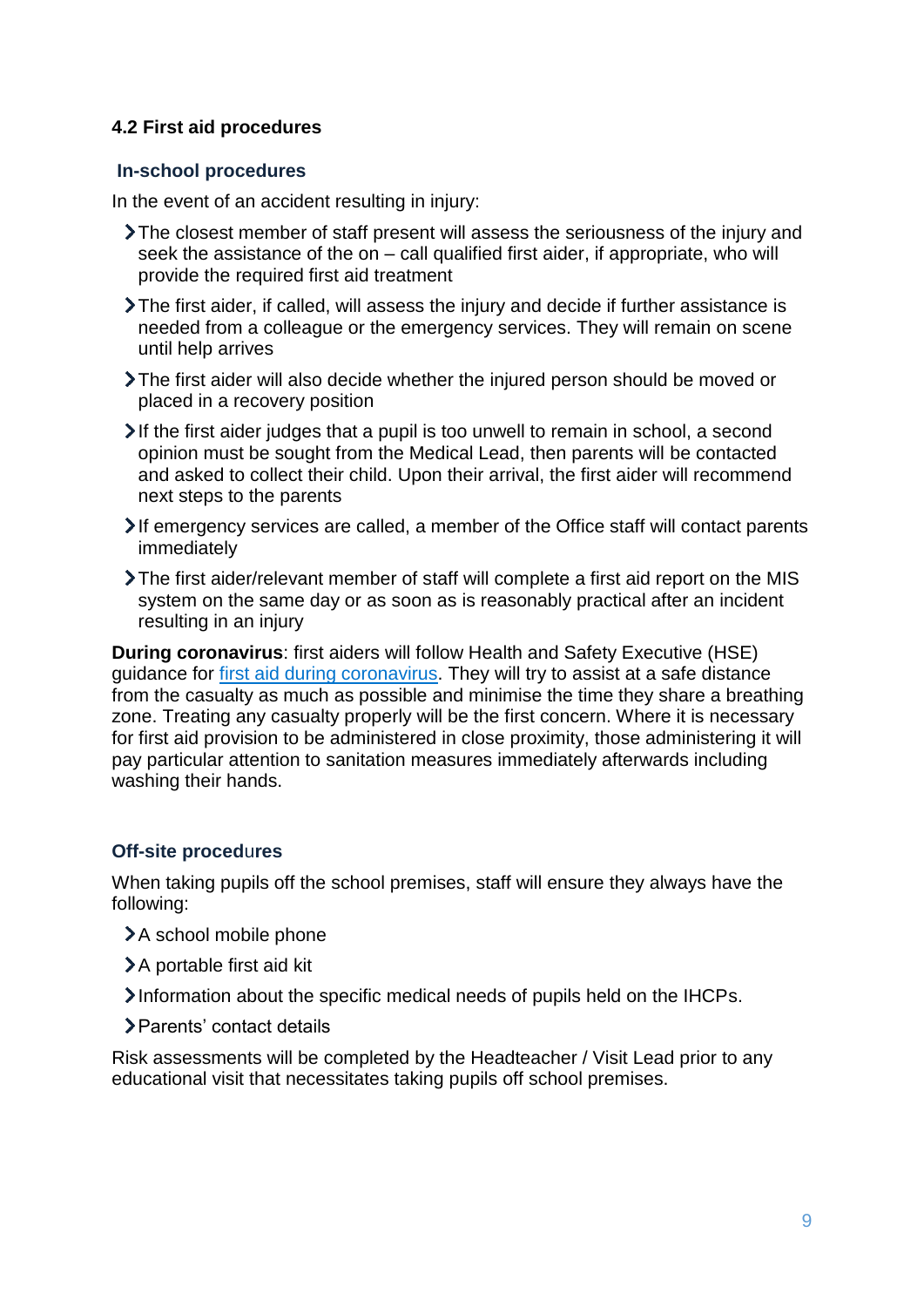# **5. First aid equipment**

A typical first aid kit in our school will include the following:

- Regular and large bandages
- $\blacktriangleright$  Eye pad bandages
- >Triangular bandages
- >Adhesive tape
- >Safety pins
- >Disposable gloves
- Antiseptic wipes
- Plasters of assorted sizes
- **Scissors**
- Cold compresses
- >Burns dressings

No medication is kept in first aid kits.

First aid kits are stored in:

- The medical room
- All class rooms

# **6. Record-keeping and reporting**

# **6.1 First aid and accident recording**

- An first aid form will be completed on the MIS system by the first aider/relevant member of staff on the same day or as soon as possible after an incident resulting in an injury
- As much detail as possible should be supplied when reporting an accident including location, type of injury, date, time, nature of injury and how it happened and medical intervention
- Records held regarding first aid administered and accidents will be retained by the school for a minimum of 3 years, in accordance with regulation 25 of the Social Security (Claims and Payments) Regulations 1979, and then securely disposed of.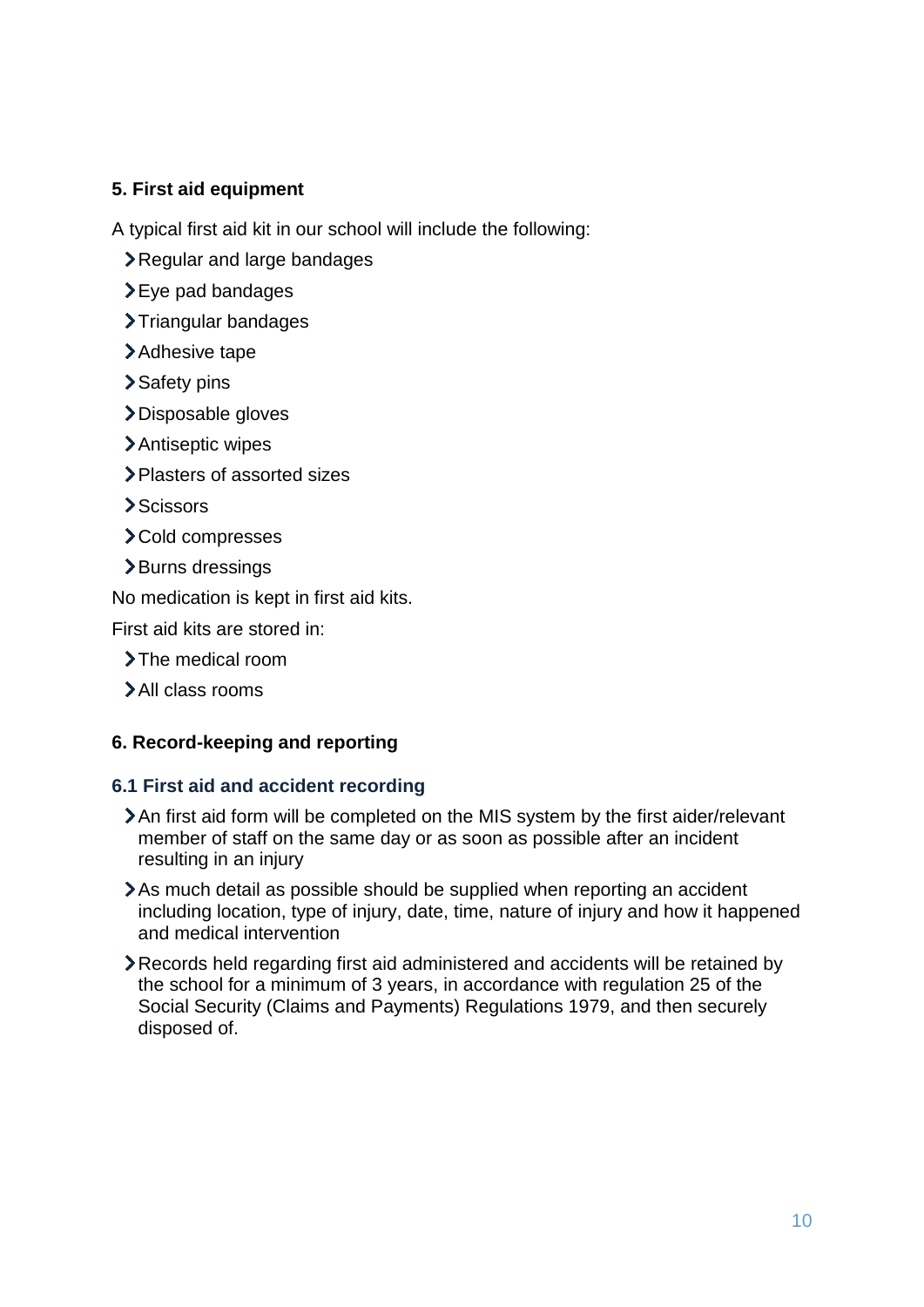# **6.2 Reporting to the Local Authority**

The Medical Lead will keep a record of any accident which results in a reportable injury, disease, or dangerous occurrence as defined in the RIDDOR 2013 legislation (regulations 4, 5, 6 and 7).

The Medical Lead will report these to the Local Authority using an M13 Accident Report as soon as is reasonably practicable and in any event within 10 days of the incident.

Reportable injuries, diseases or dangerous occurrences include:

- >Death
- Specified injuries, which are:
	- Fractures, other than to fingers, thumbs and toes
	- Amputations
	- Any injury likely to lead to permanent loss of sight or reduction in sight
	- Any crush injury to the head or torso causing damage to the brain or internal organs
	- Serious burns (including scalding)
	- Any scalding requiring hospital treatment
	- Any loss of consciousness caused by head injury or asphyxia
	- Any other injury arising from working in an enclosed space which leads to hypothermia or heat-induced illness, or requires resuscitation or admittance to hospital for more than 24 hours
- Injuries where an employee is away from work or unable to perform their normal work duties for more than 7 consecutive days (not including the day of the incident)
- Where an accident leads to someone being taken to hospital
- Near-miss events that do not result in an injury, but could have done. Examples of near-miss events relevant to schools include, but are not limited to:
	- The collapse or failure of load-bearing parts of lifts and lifting equipment
	- The accidental release of a biological agent likely to cause severe human illness
	- The accidental release or escape of any substance that may cause a serious injury or damage to health
	- An electrical short circuit or overload causing a fire or explosion

# **6.3 Notifying parents**

The Medical Lead will inform parents of any accident or injury sustained by a pupil, and any first aid treatment given, on the same day, or as soon as reasonably practicable.

# **6.4 Reporting to Ofsted and child protection agencies**

The Head Teacher will notify Ofsted of any serious accident, illness or injury to, or death of, a pupil while in the school's care. This will happen as soon as is reasonably practicable, and no later than 14 days after the incident.

The Head Teacher will also notify Local Authority of any serious accident or injury to, or the death of, a pupil while in the school's care.